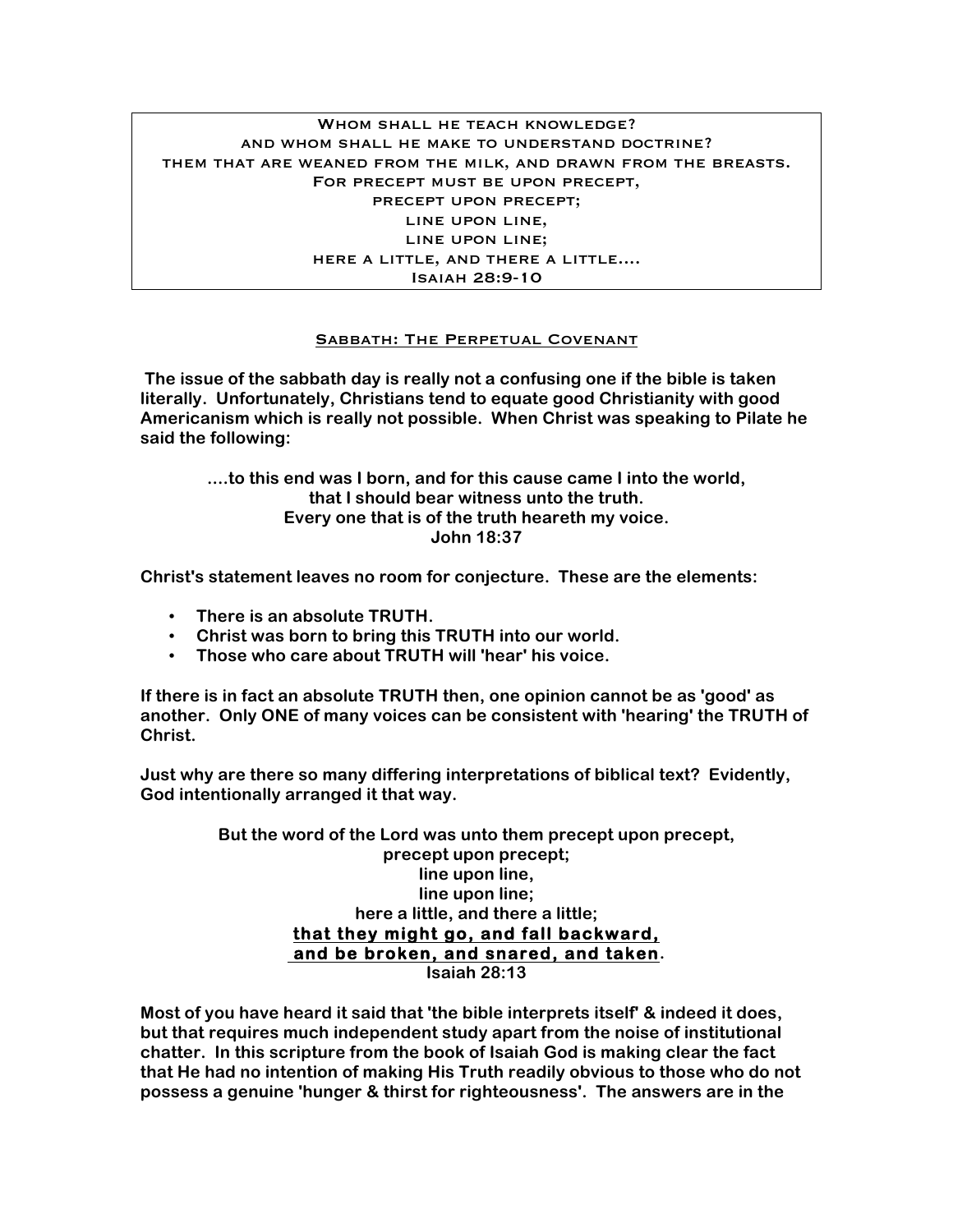**Word, but one must be sufficiently intimate with it to recognize His narrow path. That takes the kind of work few are willing to invest.**

**What I've decided to do on the topic of the Sabbath is to simply provide you with some airtight, syllogistic deduction-the type I learned in Logic 101 many years ago. It should really help to dispel much of the confusion.**

**And on the seventh day God ended his work which he had made; and he rested on the seventh day from all his work which he had made. 3-And God blessed the seventh day, and sanctified it: because that in it he had rested from all his work which God created and made. Genesis 2:2-3**

> **Wherefore the children of Israel shall keep the sabbath, to observe the sabbath throughout their generations, for a perpetual covenant. Exodus 31:16**

**15-One ordinance shall be both for you of the congregation, and also for the stranger that sojourneth with you, an ordinance for ever in your generations: as ye are, so shall the stranger be before the Lord. 29-Ye shall have one law for him that sinneth through ignorance, both for him that is born among the children of Israel, and for the stranger that sojourneth among them. Numbers 15:15,29**

> **Christ said: And other sheep I have, which are not of this fold: them also I must bring, and they shall hear my voice; and there shall be one fold, and one shepherd. John 10:16**

**17 And if some of the branches be broken off, and thou, being a wild olive tree, wert grafted in among them, and with them partakest of the root and fatness of the olive tree; 18 Boast not against the branches. But if thou boast, thou bearest not the root, but the root thee. Romans 11:17-18**

**So, let's review:**

- **God sanctified only one day of the week, the 7th day (aka-the Sabbath day).**
- **God made a Sabbath-day covenant with the nation of Israel.**
- **The covenant was to be PERPETUAL.**